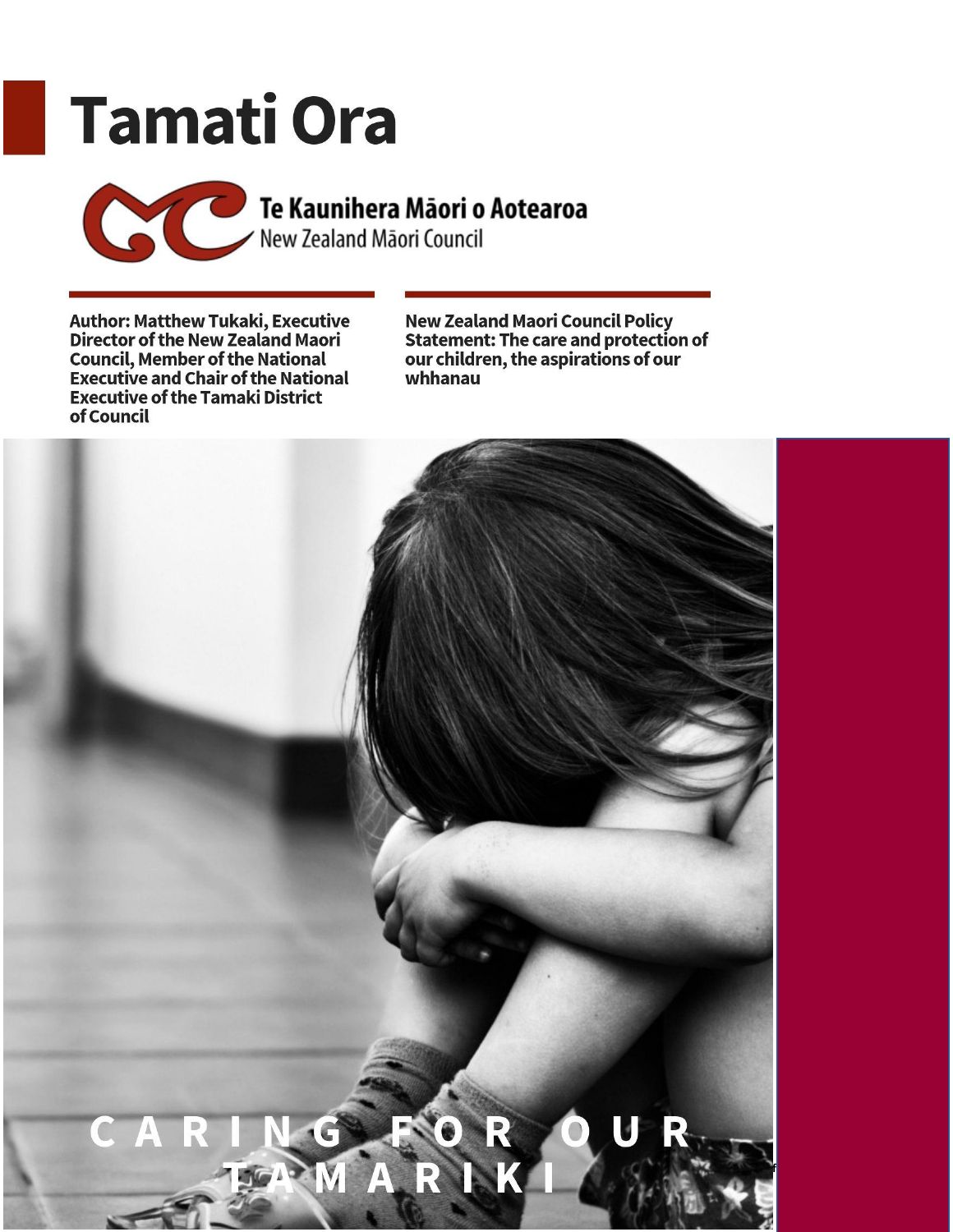# **Contents**

# <span id="page-1-0"></span>**About the New Zealand Maori Council**

The New Zealand Maori Council is one of the oldest of all Maori representative groups established through the Maori Community Development ACT (1962). In recent times Council has increased its focus on social challenges and issues that impact Maori and, as a result, its work programs have changed to developing idea and innovative ways of reducing barriers that might be in the way of our people progressing forward.

# **About this Policy Statement**

A New Zealand Maori Council Policy Statement is intended to provide direction and narrative to the sixteen Districts of the New Zealand Maori Council when it comes to a specific kaupapa. The Statements also guide the National Executive of Council when advocating on behalf of a specific kaupapa while also providing the Crown and stakeholders with an insight into the position we may take. Each policy statement has been researched, socialized in the context of feedback and tested through surveys, desktop reviews of currently available literature and through feedback from within the Council.

# **Background**

The number of Māori children in State care has not materially changed in more than fifty years with average numbers ranging between 60-70%. More recently data has been released that shows higher than average numbers of Māori children in the care of the State are being abused and Māori children and young people are the dominant population in youth and juvenile detention centers. The challenges and issues facing children in care and whanau was highlighted by the newsroom documentary on the uplift of a baby in Hawkes Bay which bought to light both the process and the rate through which babies are coming into the care of the State. From a Māori Council perspective we believe that change is important and more to the point there needs to be new ways and means to both reverse the number of children entering care and the support provided to Iwi and Hapu to be able to build the capacity and capability to provide direct front line programs and services. This means a bold and new way of thinking that addresses the systemic failures around the care and protection of children in the care of the State and the preventive programs needed at the whanau level to ensure we reduce the reasons through which children come to the attention of Oranga Tamariki and consequently fall into care. In the case of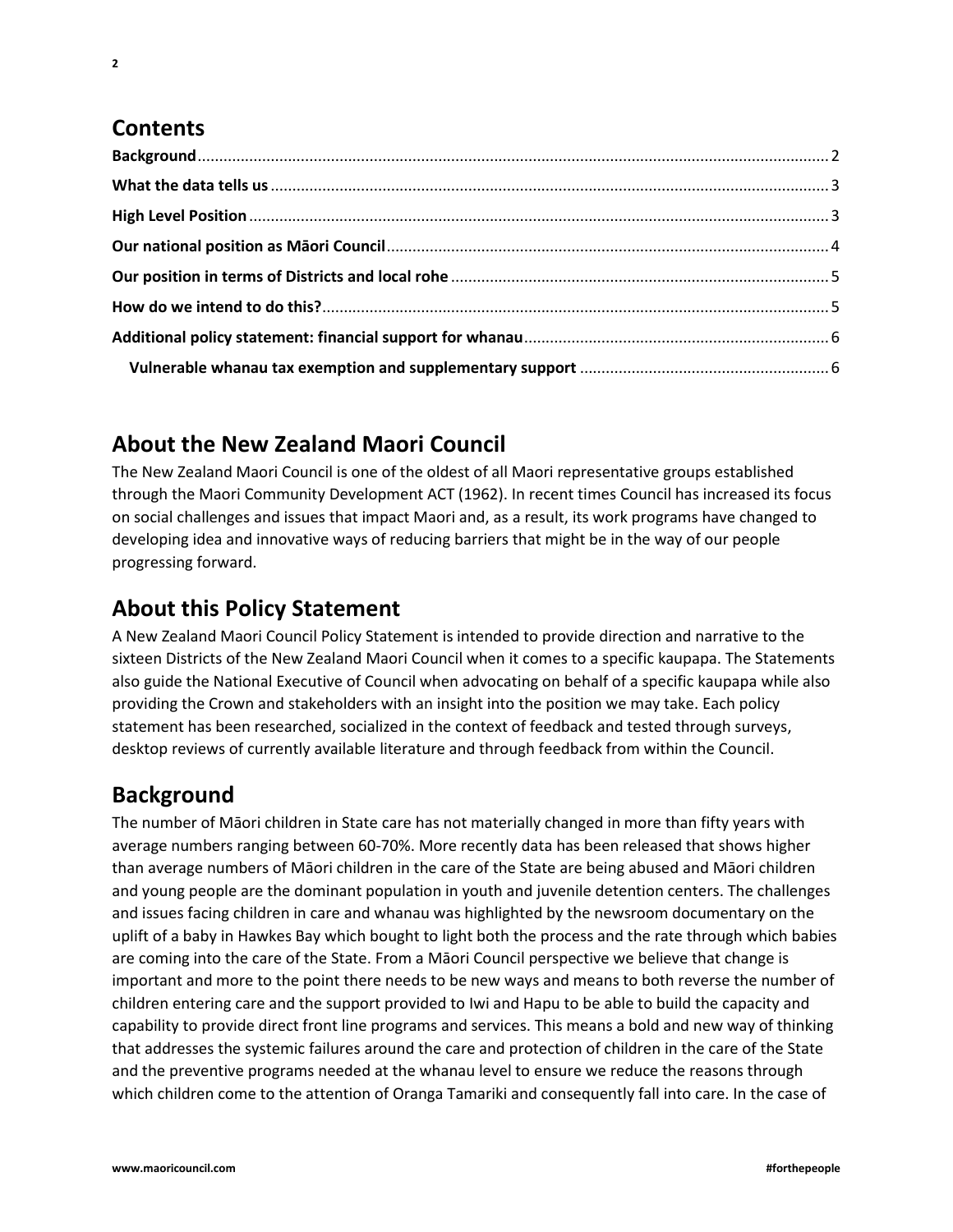the latter it requires honest and open conversations about whanau and domestic violence and many of the social and economic elements that create or have the potential to foster a harmful environment not just for children but also whanau. This position paper has been developed for the District Chairs of the Council to briefly outline our proposed position and recommended ways forward. It should be noted that the New Zealand Māori Council is not a frontline service delivery agency nor are we a national commissioning agency. It should also be noted that this paper looks at both a national approach and the things that need to be considered when formulating a District by District response – by that Council means every rohe is different. Each rohe faces challenges and opportunities that require specific local knowledge, experience and response. The specific role of the New Zealand Māori Council is to "drive better outcomes for our tamariki, whanau and Māori wherever they may be…".

#### <span id="page-2-0"></span>**What the data tells us**

According to the latest data more than three quarters of the children harmed over the three months to March (2019) in state care were Māori. Over the three-month period over 100 children in state care, though some were living with their parents, were harmed sexually, physically, or emotionally. The latest quarterly report from Oranga Tamariki found 16 cases of neglect, 19 of sexual harm, 54 children that suffered "non-accidental" physical injury, and 33 children that suffered emotional harm. More than half of children taken from their whānau by Oranga Tamariki are Māori and the number of Māori children taken by the agency has risen since 2014.

#### <span id="page-2-1"></span>**High Level Position**

From a very high-level position the New Zealand Māori Council believes the following is fundamental to changing the dynamic when it comes to the child protection and care system in Aotearoa

- 1. **The need for a standalone and independent child guardian and, therefore, a standalone Māori Children's Commissioner:** Currently the role of the guardian is a person employed by the Department. We believe that this role should sit outside the agency and have dual carriage to both provide support and an independent voice for both the child and whanau. This includes ease of access to legal advice and support and representation where required. Currently the Children's Commissioner can appoint a Deputy Commissioner, Māori and we advocate this happens as soon as possible ahead of legislative change towards a standalone role.
- 2. **An independent complaint handling process and review of cases:** currently the Ministry of Social Development is developing the structures for what will be an oversight agency of Orange Tamariki or at least the complaint handling process. Council is in favor of this and we have been involved in providing ideas of what it might look like. This includes the involvement of Iwi and Hapu, Māori organisations and community groups as well as embedding tikanga and kanohi Ki te kanohi principles into the framework.
- 3. **A full review of the subsequent child policy – including the risk profiling and assessment model undertaken by regions and individual social workers.** If a previous child has been removed into the care of the State, the risk is that a subsequent child will be automatically taken depending on the situation with the whanau at the time. Up until the birth of the child a plan by the social worker is put into place with the whanau or parent and if the steps are not met then the likelihood of the child being removed is high. That said, the plan might also rely on the availability of services from anger management and violence related support to addiction services, housing availability or secure and safe accommodation. The challenge is the plan may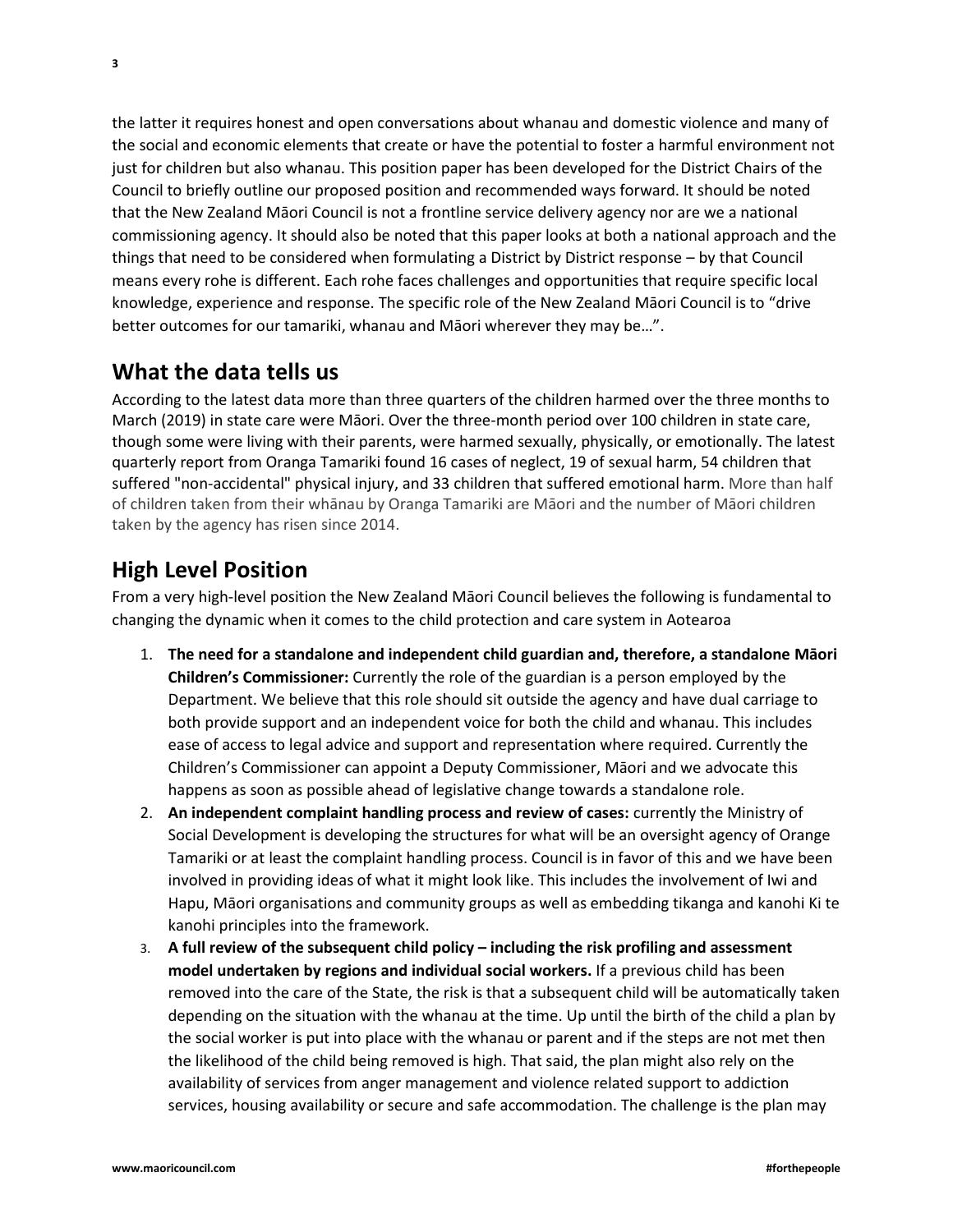be set up for failure if those services are not available in the location where the parent resides. The view of Council is the need for greater investment into Iwi and hapu social and health services where a gap has been identified with a plan of how that gap can be filled. If existing and specific services are not available, then what is the plan to build the capability and capacity of Iwi and Hapu to step into the breach. What Council does not want to see is a plan put in place where the likelihood of success is negligible through no fault of the whanau or the parent; nor Oranga Tamariki.

- 4. **A review of legal practice to ensure timely and available access to assistance and support including a clearer understand and campaign about the rights of whanau in respect of the court system.** Many of our whanau do not necessarily understand their rights when engaging with the system from access to information and case notes right through to the legal process itself. This is why Council believes that more needs to be done to educate our people who are part of the system about their rights but also the workforce to encourage better forms of communication when explaining the rights of the child, whanau and parents going through the legal process – including rights of appeal and review.
- 5. **A review of the procurement system to both encourage, invest in and support more Māori providers entering the system – this includes a review of the accreditation system.** The system is not set up to encourage greater Māori participation from an organizational perspective and this includes the process of tendering for work, establishing co-investment models or a deep understanding of outcomes required if providing a service. Therefore, Council believes a review of the procurement system needs to be undertaken that better enables and empowers Iwi and Hapu service providers to apply and be successful at taking on a greater degree of work. This also means that such organisations will require a greater degree of investment in back end systems and infrastructure, workforce development plans and data collection and analysis strategies. In addition, we want to see more work done when it comes to the accreditation of non-Māori service providers who may be providing a service to Māori people or predominately higher Māori population groups. Council is convinced these organisations are good at writing proposals but un-convinced as to their ability to effectively engage with our people and whanau on the ground. Therefore a cultural competency test should apply.
- 6. **A new workforce development that seeks to build a three tier system of support – community development officers and care support workers within Iwi health / hauora and social services providers;** increase in the number of Māori transitioning from the community care, polytechnic certificates into social work degrees / and a review of the structure of social work degrees to lessen the time they be obtained by also including significantly more prior learning and lived experience into the equation. In addition is greater investment for re-training and professional development for social workers and additional oversight through a joint complaints and review system.

#### <span id="page-3-0"></span>**Our national position as Māori Council**

At the national level the Council is proposing, in addition to the points made above, the following:

1. **A national mentoring network to guide and support our tamariki who have been inside or have experience of the youth and juvenile justice system** – this is to break the cycle of our young people moving into the adult prison system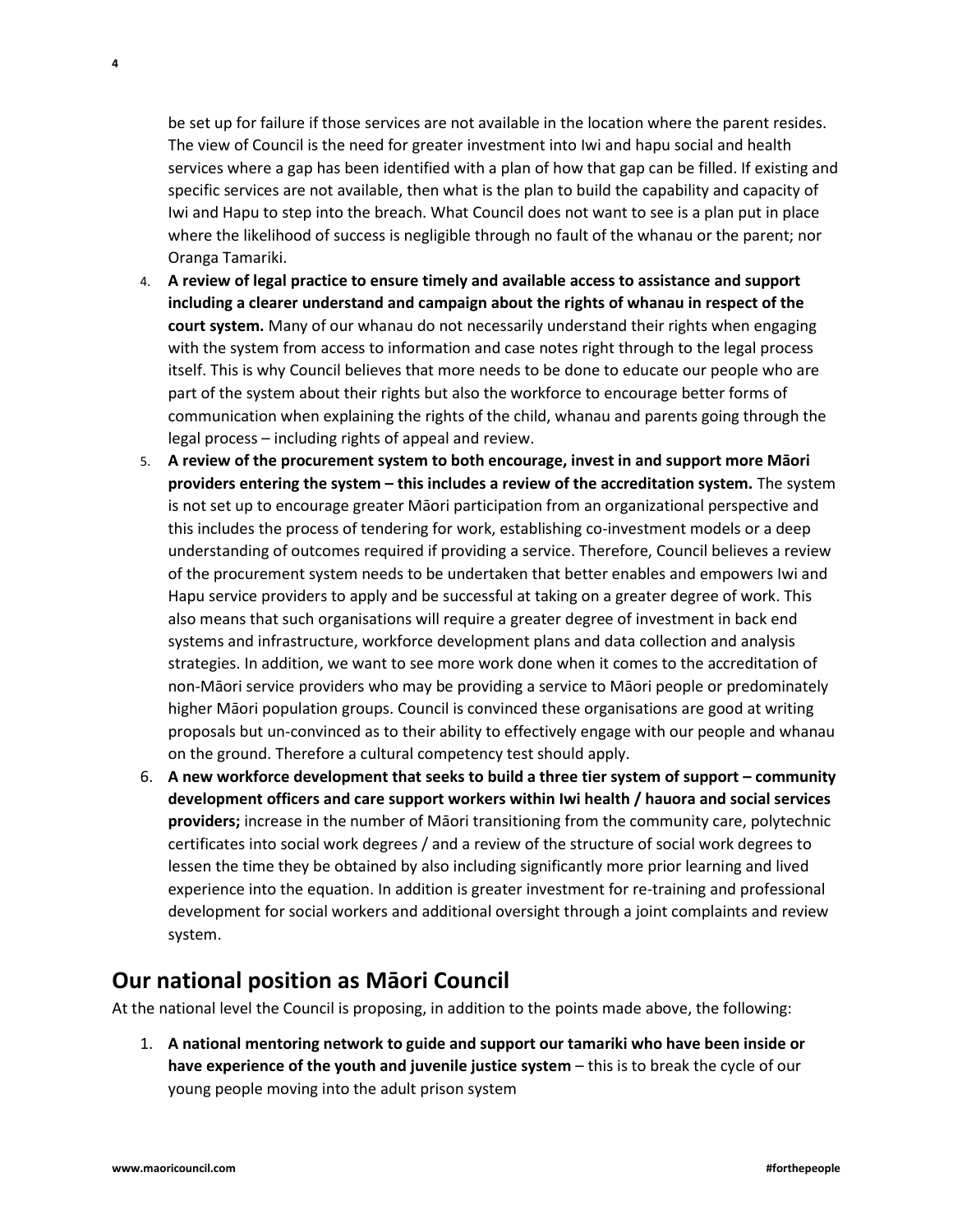- 2. **The instigation of a national program and establishment of whakapapa navigators** this is to assist our tamariki and whanau no where they come from when it comes to their ancestry and tīpuna, their marae and rohe, their waka and their extended whanau. This connection and service would ensure that more of our children, if needing to be placed, are placed into the care of whanau and extended whanau as opposed to non-Māori
- 3. **Improved communications and campaigns to reduce the number the instances of whanau and domestic violence, encourage help seeking when it comes to addictions and so on.** This is in addition to a national campaign to better educate our people when it comes to their rights when engaging with the system.
- 4. **The New Zealand Māori Wardens:** looking at whether the New Zealand Māori Wardens can play a role when it comes to filling the workforce gap currently faced by Oranga Tamariki and whether the powers they have under the Māori Community Development Act (1962) might be applied. This is in recognition that our Wardens already play a significant role in the community with many already engaged in the court and whanau space.
- 5. **Providing direct advice and insights into Oranga Tamariki policy development and engagement:** this would see Council be able to gather its Districts together and form a better understanding of what is happening locally, identify common threads and trends all in order to develop better practice when it comes to Oranga Tamariki. Council would therefore be constituting a specific national taskforce around whanau and children that would also give it scope around whanau ora.

# <span id="page-4-0"></span>**Our position in terms of Districts and local rohe**

Council recognises that each District of the Council is different and there is nothing stopping our Districts from developing their own programs of work that could be supported by Council. However, our primary focus needs to be on the following:

- 1. Supporting Iwi and Hapu when it comes to better and more effective engagement with the Agency and the body politic
- 2. Supporting Iwi and Hapu social, welfare and health services when it comes to building their own capacity and capability to provide more services to whanau, parents and tamariki
- 3. Advocate, where possible, on behalf of these organisations for better outcomes and a greater degree of investment in capability and capacity building
- 4. Support Iwi and Hapu when it comes to workforce development and building both a regulated and unregulated workforce
- 5. Support Iwi and Hapu when it comes to breaking down barriers between government agencies and service providers

## <span id="page-4-1"></span>**How do we intend to do this?**

Council has enacted 7aa of Oranga Tamariki's legislation to look at a strategic partnership with the Agency. This will take the form of an MoU between Oranga Tamariki and the New Zealand Māori Council under the direction of "driving better outcomes for our tamariki, whanau and Māori wherever they may be…". Once the MoU has been signed a working group will be established to then develop up the work program focused on the five following points as a starter: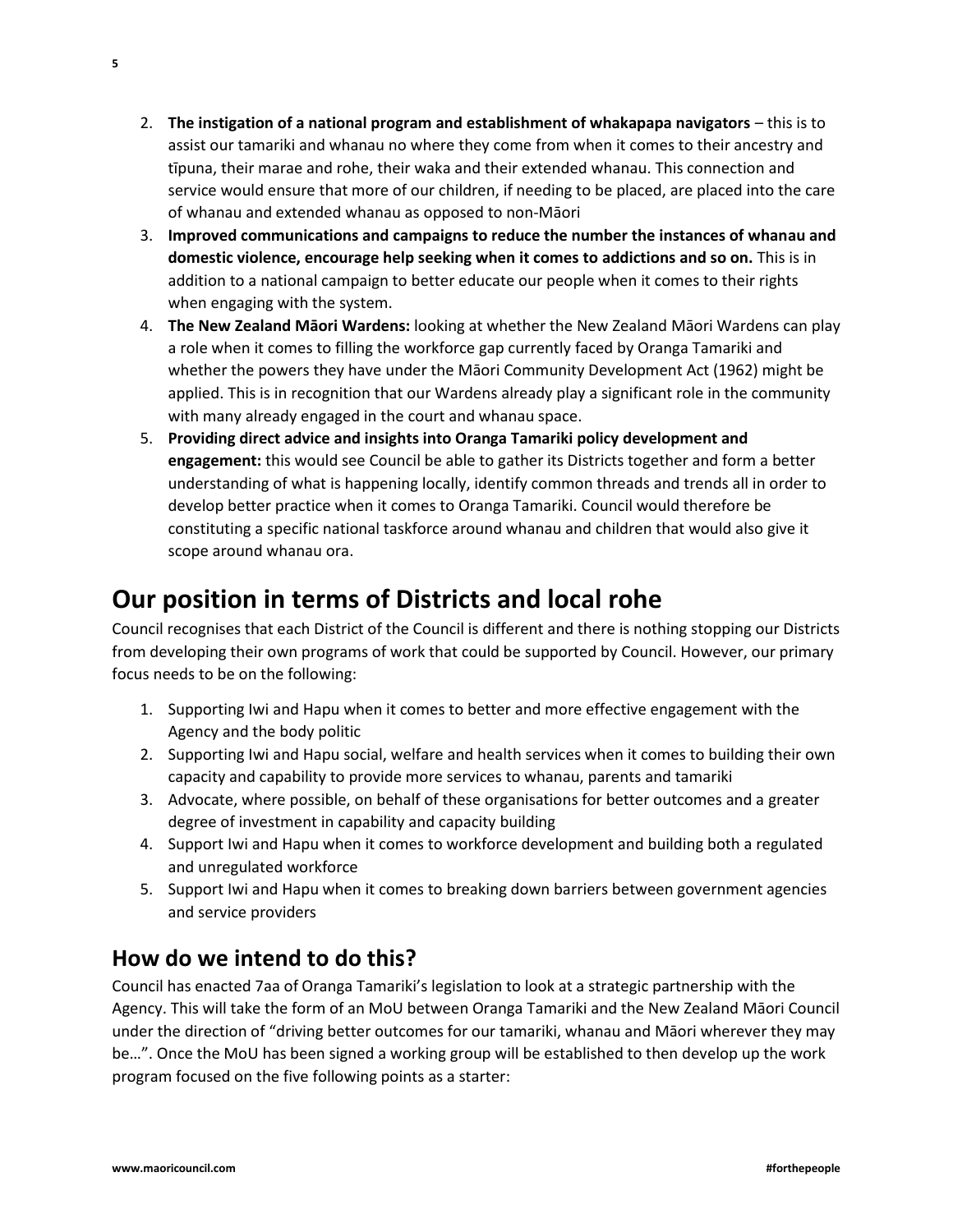- 1. A national mentoring network to guide and support our tamariki who have been inside or have experience of the youth and juvenile justice system
- 2. The instigation of a national program and establishment of whakapapa navigators
- 3. Improved communications and campaigns to reduce the number the instances of whanau and domestic violence, encourage help seeking when it comes to addictions and so on.
- 4. The New Zealand Māori Wardens their role and potential
- 5. Providing direct advice and insights into Oranga Tamariki policy development and engagement

## <span id="page-5-0"></span>**Additional policy statement: financial support for whanau**

#### <span id="page-5-1"></span>**Vulnerable whanau tax exemption and supplementary support**

Māori Council calls for a vulnerable whanau and families support package – it's time to recognise the contribution of our elders in the care and protection of our children. When it comes to the care and protection of our children the harsh reality is that our elders are the ones providing care. We need to recognise the contribution they make, and we need to do something about it. It is the intention of Council to continue to push for additional support specific to whanau.

The New Zealand Māori Council estimates that there are more than 50,000 such carers across the nation who, unpaid, provide a system of care that is not monetarily valued by the State but is often accessed and used as part of the childcare and protection system. If you were to take a standard working week for a carer and calculate it at 38.5 hours work at \$20 per hour the net annual cost of providing that care would amount to \$40,040.00 per annum. We estimate more than \$2 billion in voluntary forms of care is provided by elderly New Zealanders each year proving a significant cost saving to the taxpayer and Agencies. Yet, little of this service is recognised - instead we continue to turn to these people for additional care in some of the most complex and complicated of situations.

And by carers we mean not just Māori but non-Māori as well. When we look at the childcare and protection system in New Zealand the standout figure has to be the number of children who are in the care of extended whanau and, in particular, our elders. Increasingly more of our elders are taking on the task of caring and looking after their grandchildren as their own children face challenges from mental health issues, incarceration and high levels of addiction to drugs and alcohol. Many of these elders are meant to be enjoying their later years of retirement but instead a thrust into bringing up children all over again – and this time with the added pressure and stress of finances and cashflow. Even for those who are still working the challenge of putting kai on the table, providing clothing, the basic tools to attend school such as uniforms and stationery can be a burden. And while many press ahead they do so by using what little resources they have and with very little in the way of additional support. Even for those who are caring for mokopuna who are not currently able to access support because of their specific circumstances the financial stress and pressure can be too much.

That is why the New Zealand Māori Council believes that one of the circuit breakers we need to look at as a Government is about providing additional taxation relief and exemptions to our carers over the age of 55. We have called it the vulnerable whanau and family tax exemption and support package that would be applicable to all New Zealanders both Māori and non-Māori. This includes additional tax exemptions for working grandparents per school aged child (Per annum) of \$200 for school uniforms and stationery (or related supplementary allowance), a further energy supplement of \$150 per household per annum and a supplementary allowance of \$500 per annum to assist with kai. The total